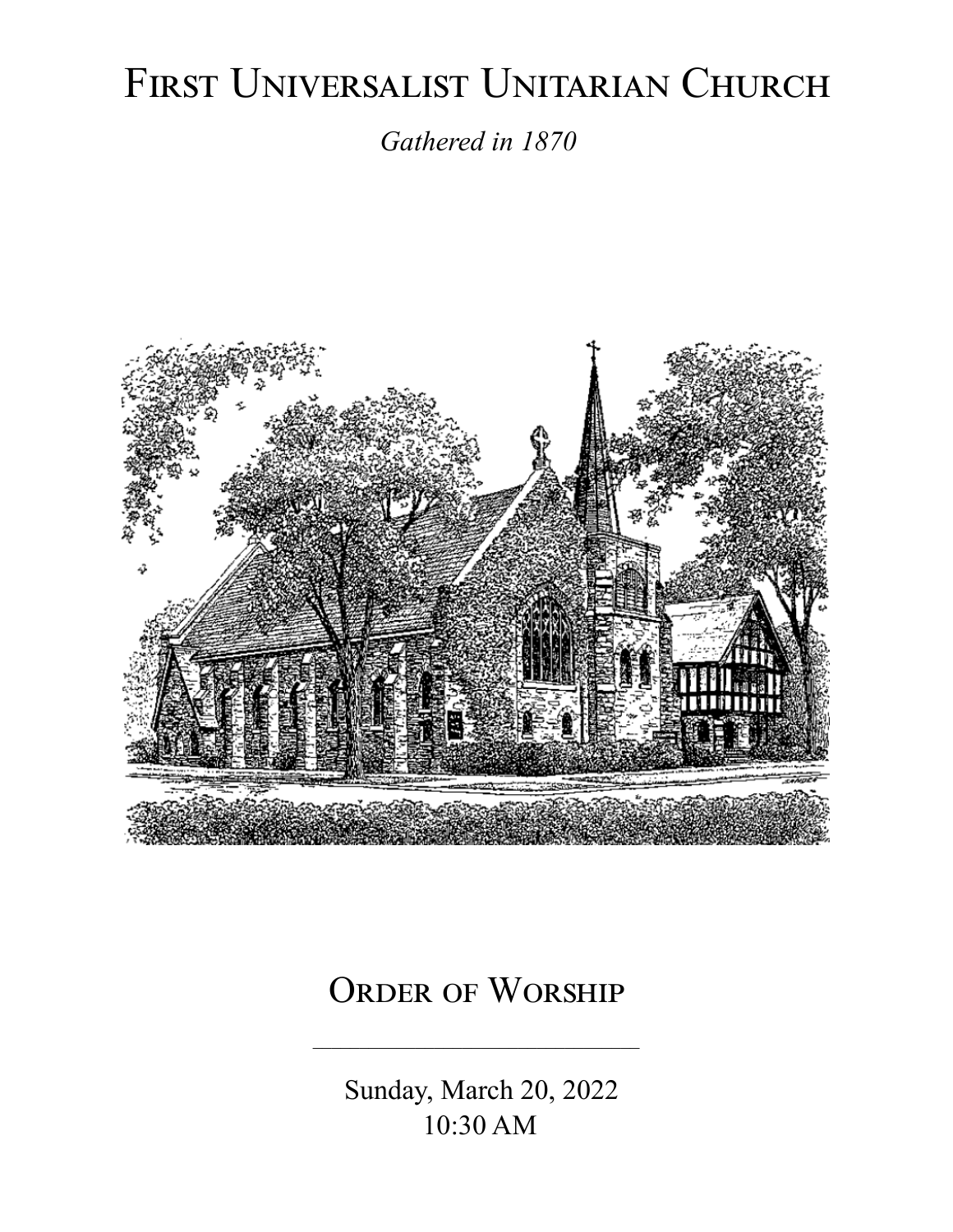# Order of Worship

#### **BELLCHIME**

**PRELUDE** 

"This is My Song" *Jean Sibelius*

WELCOME AND ANNOUNCEMENTS

#### Call to Worship

#### CHALICE LIGHTING

The hours of day and night are in balance. In honor of Earth-centered traditions that celebrate this time of year, we observe that the flaming chalice holds the elements of the four directions: Earth, air, fire, water.

#### \*Opening Hymn No. 38

"Morning Has Broken"

#### \*Affirmation

**Love is the doctrine of this church: The quest of truth is its sacrament, And service is its prayer. To dwell together in peace, To seek knowledge in freedom, To serve human need, To the end that all souls shall grow into harmony with the Divine— Thus do we covenant with each other.**

#### \*Doxology

**From all that dwell below the skies Let songs of hope and faith arise; Let peace, good will on earth be sung Through every land, by every tongue.**

The lamp oil for the earth The air that feeds the flame The fire we light And the chalice itself, the cup, the symbol of water We light our chalice and reflect on the balance we seek in our lives, the balance we seek in our hearts, the balance we seek in our world.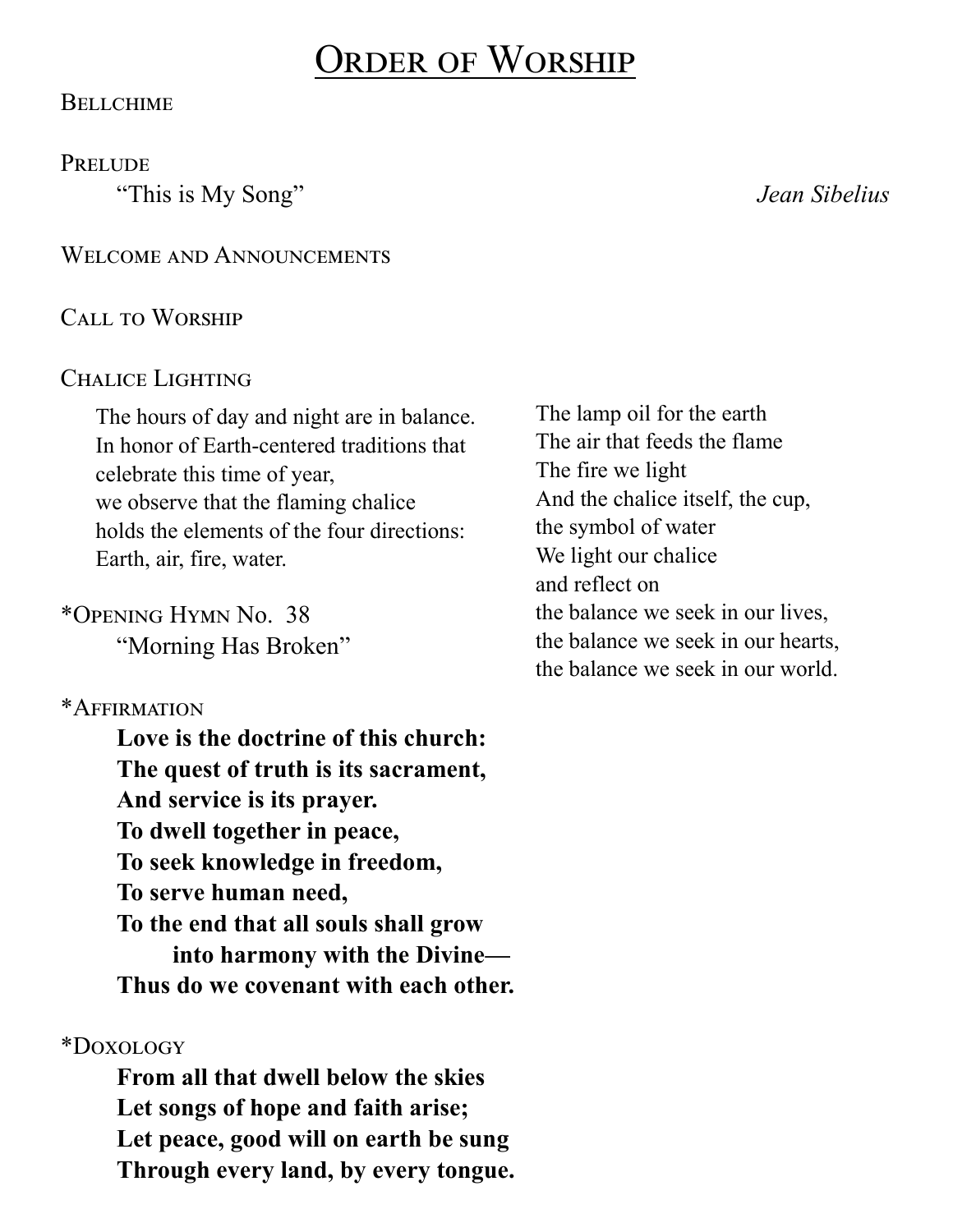#### Story for All Ages

Children's Song *Juliana Nord* **May peace surround you, May love surround you, As you go, as you go, As you go on your way.** (Repeat)

**OFFERTORY** "Waltz, Op. 39, No. 15" *Johannes Brahms*

UNISON READING *(located on the white insert)* 

**MEDITATION** 

Meditation Hymn No. 352*(sung by the congregation, seated)* "Find a Stillness"

**READING** 

MUSIC INTERLUDE "Keepers of the Earth" *Joyce Poley*

**MESSAGE** "The Vernal Equinox: Honoring Balance"

Closing Hymn No. 17 "Every Night and Every Morn"

**BENEDICTION** 

**POSTLUDE** 

"This Pretty Planet" *John Forester, Thomas Chapin*